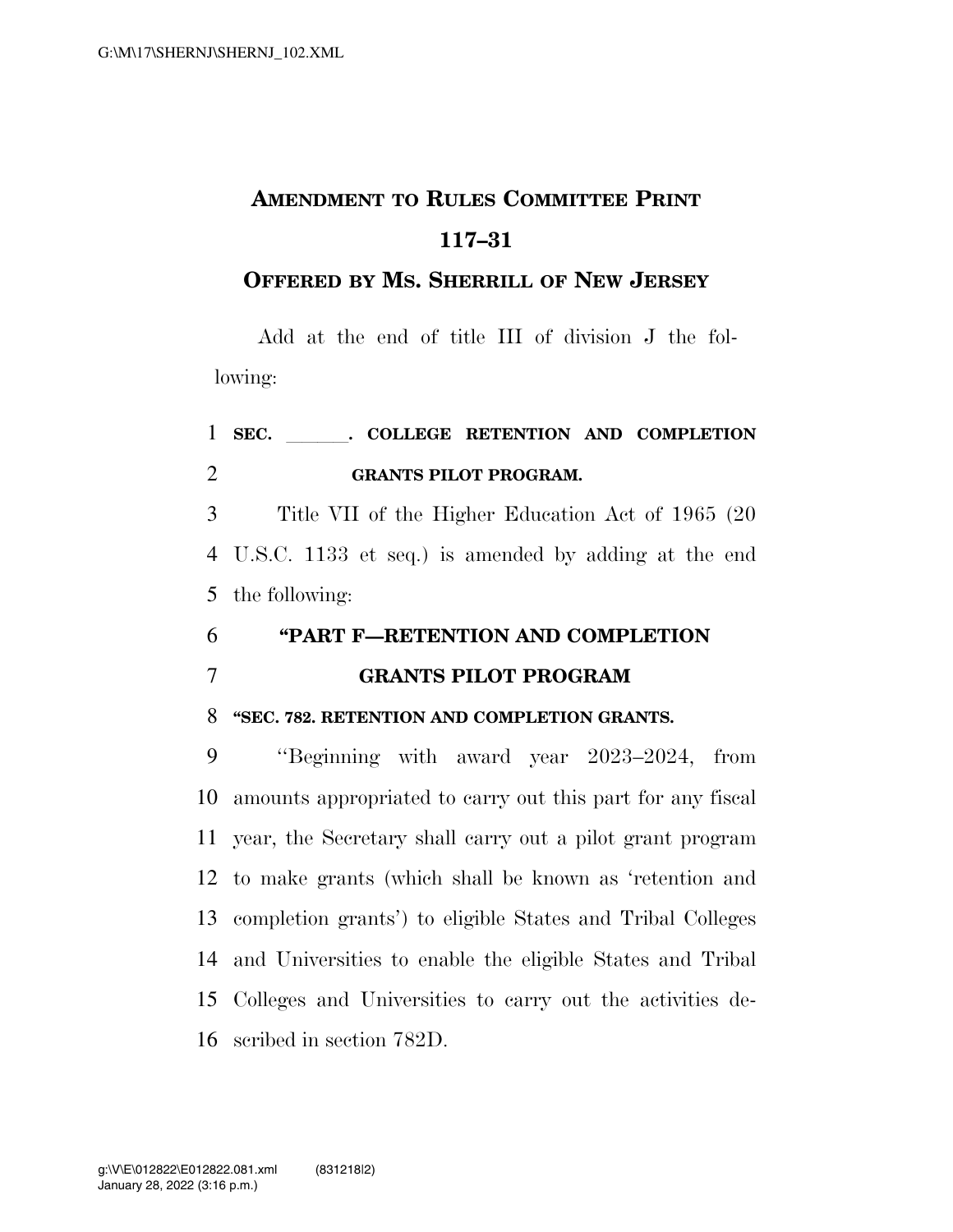$\mathfrak{D}$ 

#### **''SEC. 782A. GRANT AMOUNTS.**

2 "(a) RESERVATION.—From the amounts appro-priated to carry out this part, the Secretary shall—

 $\frac{4}{1}$  ''(1) reserve an amount equal to 3 percent of such amounts to allocate grants to Tribal Colleges and Universities, which shall be distributed accord-7 ing to the formula in section  $316(d)(3)(B)$ , to carry 8 out the activities described in section  $782D(b)(1)$  and implement reforms or practices that meet an evidence tier defined in section 782E(2); and

 $\frac{1}{2}$  use the amount remaining after the alloca- tion under paragraph (1) to award competitive grants to eligible States that have submitted applica-tions under section 782B.

 ''(b) SUPPLEMENT NOT SUPPLANT.—Grant funds awarded under this part shall be used to supplement, and not supplant, other Federal, State, tribal, and local funds that would otherwise be expended to carry out activities assisted under this part.

 ''(c) GRANT PERIOD.—Subject to the requirements under section 782C, a grant under this part shall be for a period of not more than 7 years.

### **''SEC. 782B. APPLICATIONS.**

 ''(a) IN GENERAL.—As a condition of receiving a grant under this part, an eligible State shall submit an application to the Secretary that includes—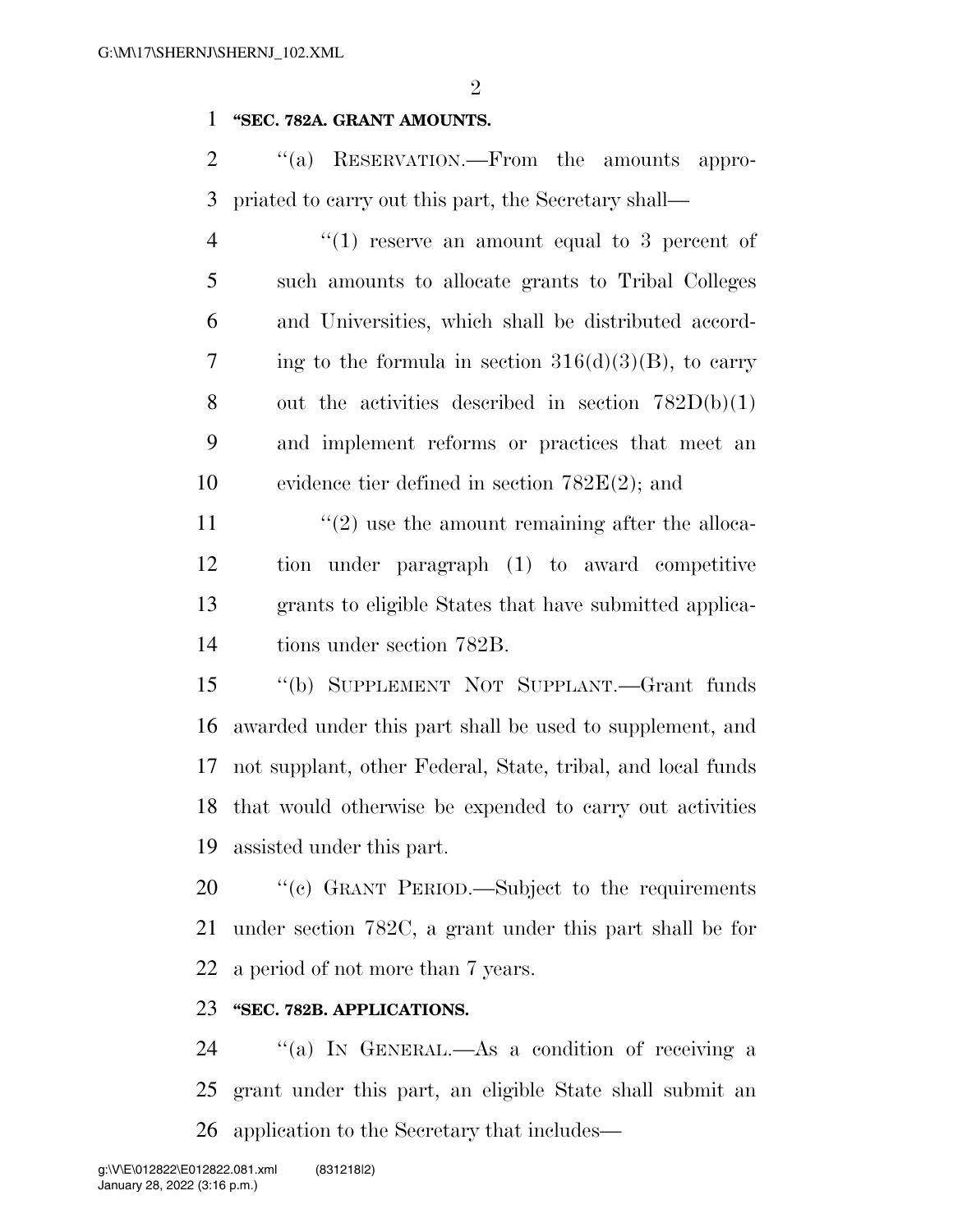| $\mathbf{1}$   | $f'(1)$ a description of-                       |
|----------------|-------------------------------------------------|
| $\overline{2}$ | $\lq\lq$ how the eligible State will use the    |
| 3              | funds to implement evidence-based institutional |
| $\overline{4}$ | reforms or practices at institutions of higher  |
| 5              | education in such State to improve student out- |
| 6              | comes and meet the requirements of section      |
| 7              | $782D(b)(2)$ , including-                       |
| 8              | "(i) how such eligible State will use           |
| 9              | grant funds to implement 1 or more re-          |
| 10             | forms or practices described in section         |
| 11             | $782D(b)(1)$ at such institutions;              |
| 12             | "(ii) the extent to which each reform           |
| 13             | or practice to be implemented meets an          |
| 14             | evidence tier defined in section $782E(2)$ ;    |
| 15             | and                                             |
| 16             | "(iii) annual implementation bench-             |
| 17             | marks that the eligible State will use to       |
| 18             | track progress in implementing such re-         |
| 19             | forms or practices;                             |
| 20             | "(B) how such eligible State will increase      |
| 21             | support for the public institutions of higher   |
| 22             | education identified in accordance with para-   |
| 23             | graph $(2)(B)$ ; and                            |
| 24             | "(C) the improvements the eligible State        |
| 25             | anticipates in student outcomes, including im-  |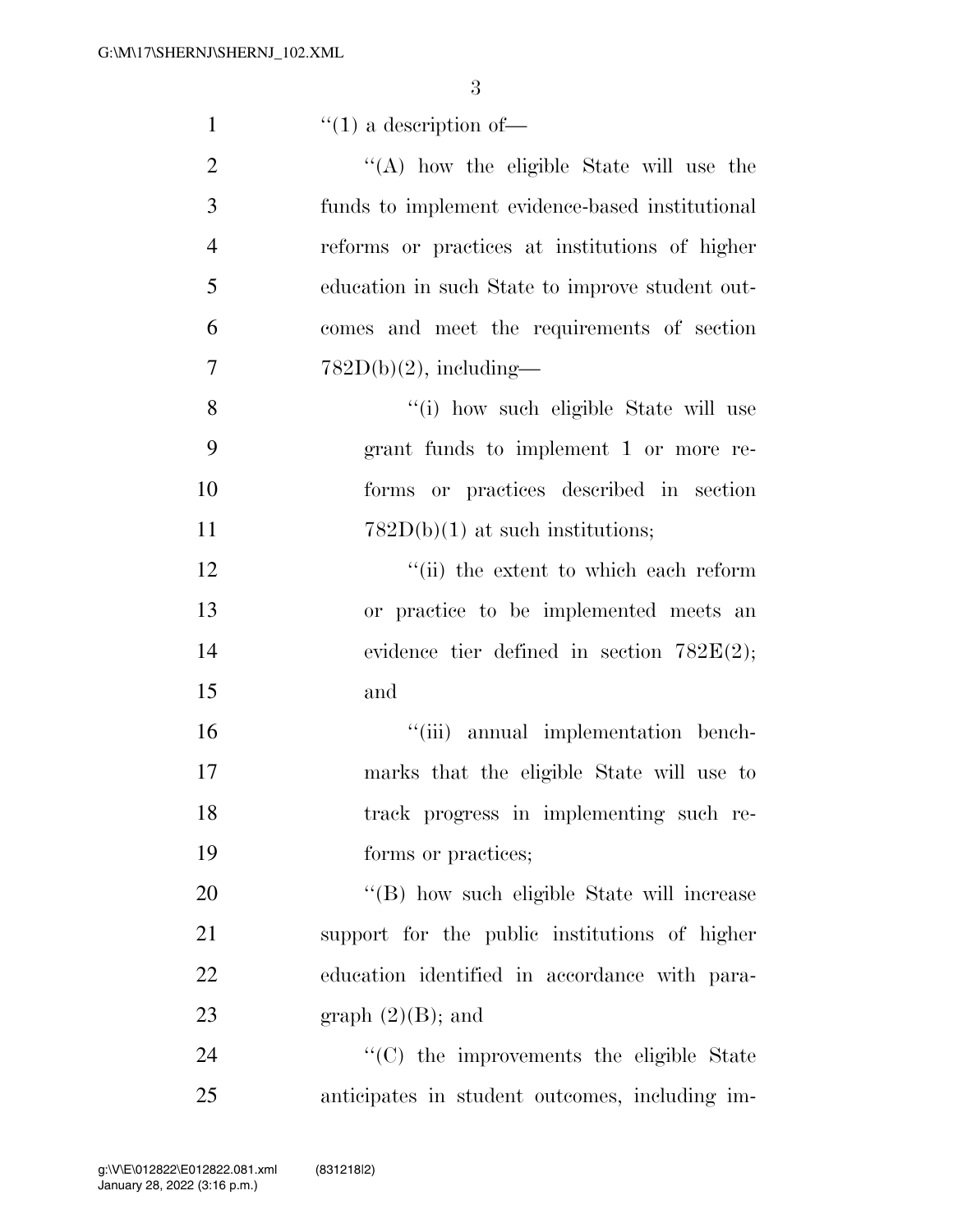| $\mathbf{1}$   | provements in retention, completion, or transfer         |
|----------------|----------------------------------------------------------|
| $\overline{2}$ | rates or labor market outcomes, or a combina-            |
| $\mathfrak{Z}$ | tion of such student outcomes, disaggregated by          |
| $\overline{4}$ | student demographics including, at a minimum,            |
| 5              | race, ethnicity, income, disability status, reme-        |
| 6              | diation, and status as a first generation college        |
| $\tau$         | student;                                                 |
| 8              | $\lq(2)(A)$ with respect to each State public insti-     |
| 9              | tution of higher education—                              |
| 10             | "(i) the total per-student fund-                         |
| 11             | ing;                                                     |
| 12             | "(ii) the amount of per-student                          |
| 13             | funding that is from State-appro-                        |
| 14             | priated funds; and                                       |
| 15             | "(iii) the share of students at the                      |
| 16             | institution who are students of color,                   |
| 17             | low-income students, students with                       |
| 18             | disabilities, students in need of reme-                  |
| 19             | diation, or first generation college stu-                |
| 20             | dents; and                                               |
| 21             | $\lq\lq$ an identification of public institutions of     |
| 22             | higher education in the eligible State that received     |
| 23             | less funding on a per-student basis as described in      |
| 24             | clause (i) or (ii), or both, of subparagraph $(A)$ , and |
| 25             | are serving disproportionately high shares of stu-       |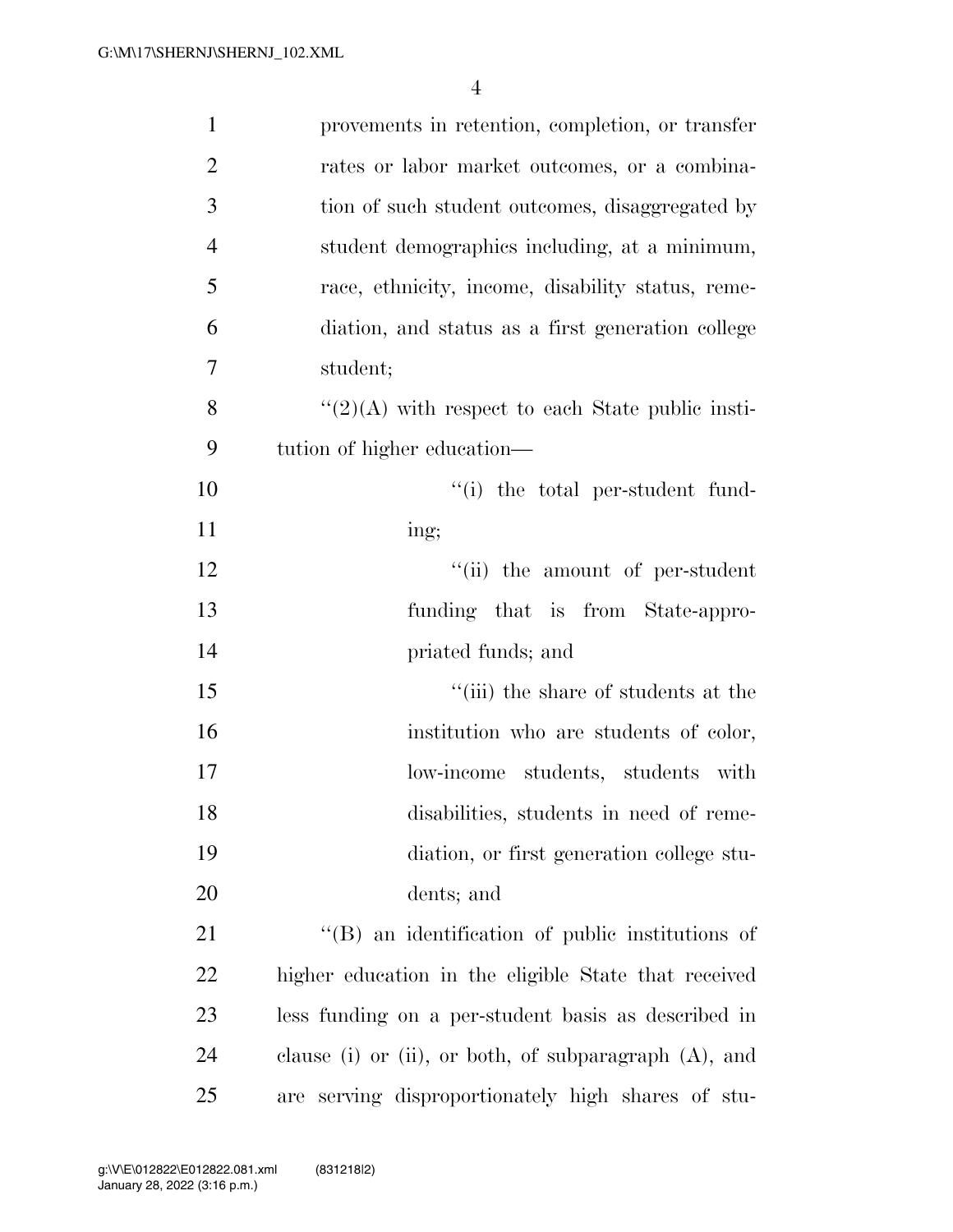dents of color, low-income students, students with disabilities, students in need of remediation, or first generation college students;

 ''(3) a description of the steps the eligible State will take to ensure the sustainability of the institu- tional reforms or practices identified in paragraph  $(1)(A)$ ; and

8 ''(4) a description of how the eligible State will evaluate the effectiveness of activities funded under this part, including how such an eligible State will assess impacts on student outcomes, including reten- tion, transfer, and completion rates and labor mar-ket outcomes.

 ''(b) PRIORITIES.—In awarding funds under this part, the Secretary shall give priority to eligible States that do one or more of the following:

 ''(1) Propose to use a significant share of grant funds for reforms or practices that meet an evidence 19 tier defined in section  $782E(2)$ .

 $\frac{u(2)}{2}$  Propose to use a significant share of grant funds to improve retention, transfer, and completion rates and labor market outcomes among students of color, low-income students, students with disabilities, students in need of remediation, first generation col-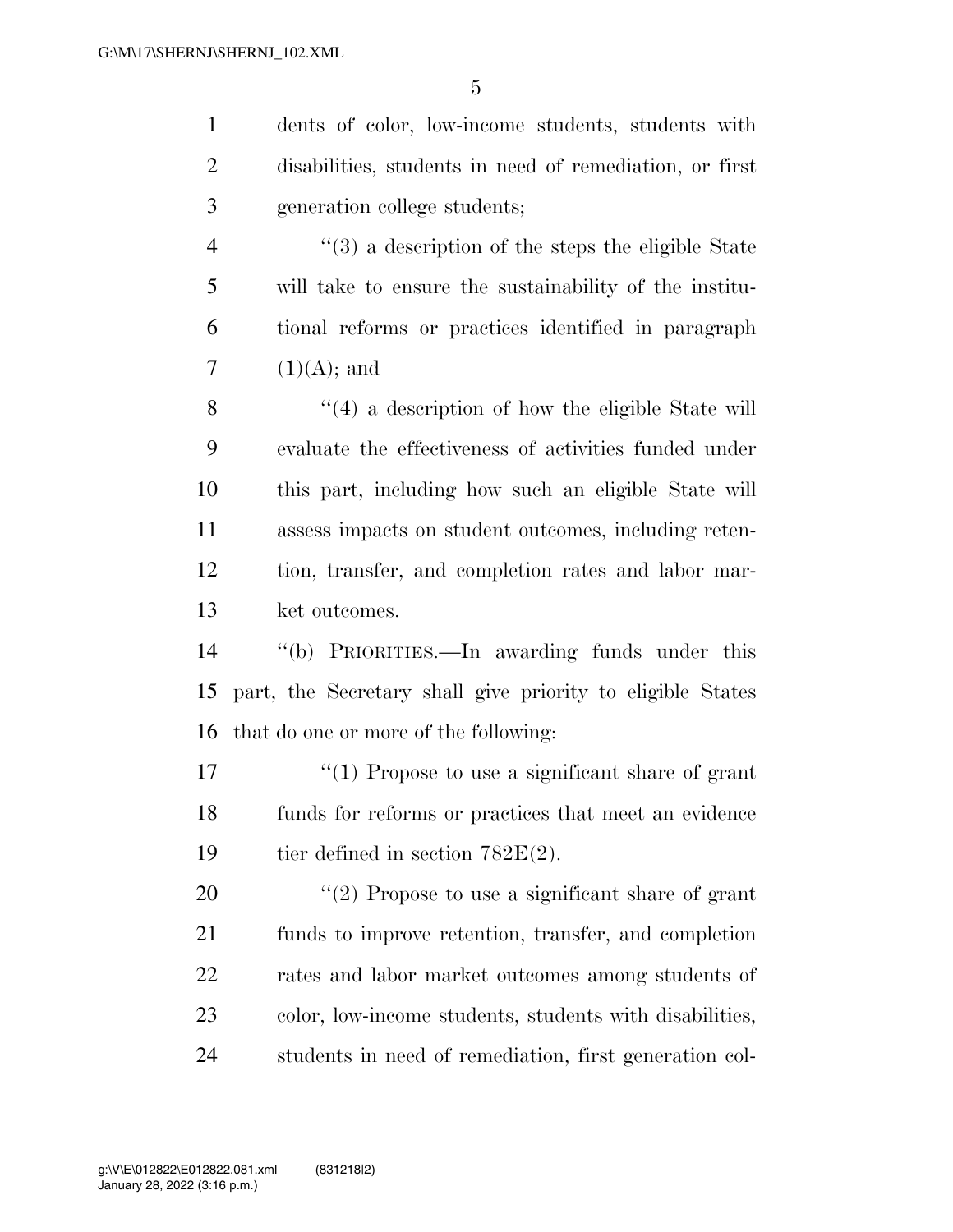- lege students, and other underserved student popu-lations in such State.
- ''(3) Propose to use a significant share of grant funds to improve retention, transfer, and completion rates and labor market outcomes among students at- tending institutions identified in subsection 7 (a) $(2)(B)$ .

 ''(4) Demonstrate a commitment to supporting activities funded under this part with non-Federal funds.

#### **''SEC. 782C. PROGRAM REQUIREMENTS.**

12 "(a) In GENERAL.—As a condition of continuing to receive funds under this part, for each year in which an eligible State participates in the program under this part, the eligible State shall submit to the Secretary the eligible State's progress—

17  $\frac{17}{2}$  in meeting the annual implementation benchmarks included in the application of such eligi-19 ble State under section  $782B(a)(1)(A)(iii)$ ;

 ''(2) in increasing funding for the public insti- tutions of higher education identified in accordance 22 with section  $782B(a)(2)(B)$ , as included in the appli- cation of such eligible State under section  $782B(a)(1)(B)$ ; and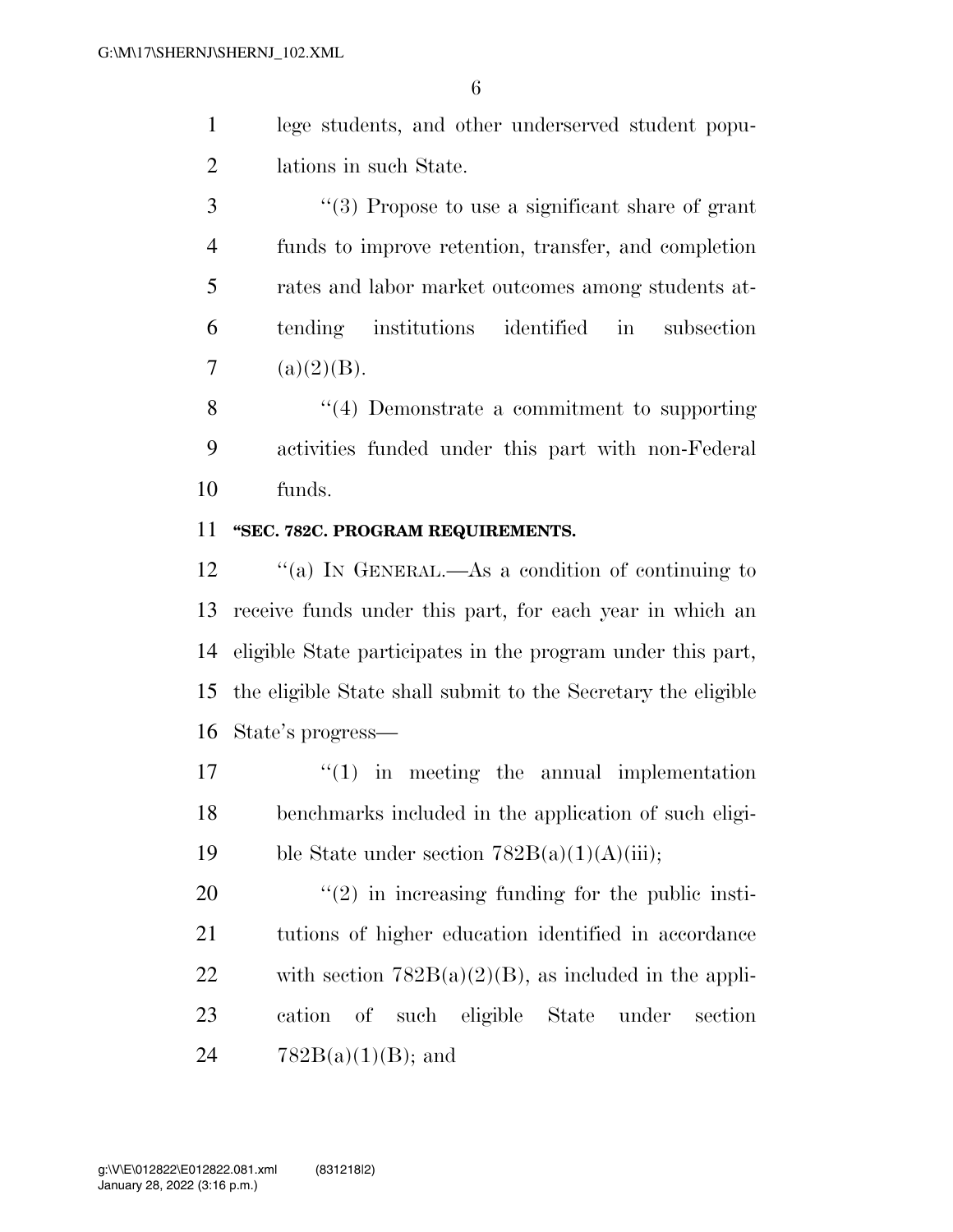1 ''(3) in improving the student outcomes identi-2 fied by the State under section  $782B(a)(1)(C)$ .

 ''(b) ELIGIBILITY FOR BENEFITS.—No individual shall be determined to be ineligible to receive benefits pro- vided under this part (including services and other aid pro- vided under this part) on the basis of citizenship, alienage, or immigration status.

#### **''SEC. 782D. USES OF FUNDS.**

9 "(a) GENERAL REQUIREMENT FOR STATES.—Except as provided in subsection (c), an eligible State shall use a grant under this part only to carry out activities de- scribed in the application for such year under section 782B(a)(1).

 ''(b) EVIDENCE-BASED INSTITUTIONAL REFORMS OR PRACTICES.—

 ''(1) IN GENERAL.—An eligible State or Tribal College or University receiving a grant under this part shall, directly or in collaboration with institu- tions of higher education and other non-profit orga- nizations, use the grant funds to implement one or more of the following evidence-based institutional re-forms or practices:

23 "(A) Providing comprehensive academic, career, and student support services, including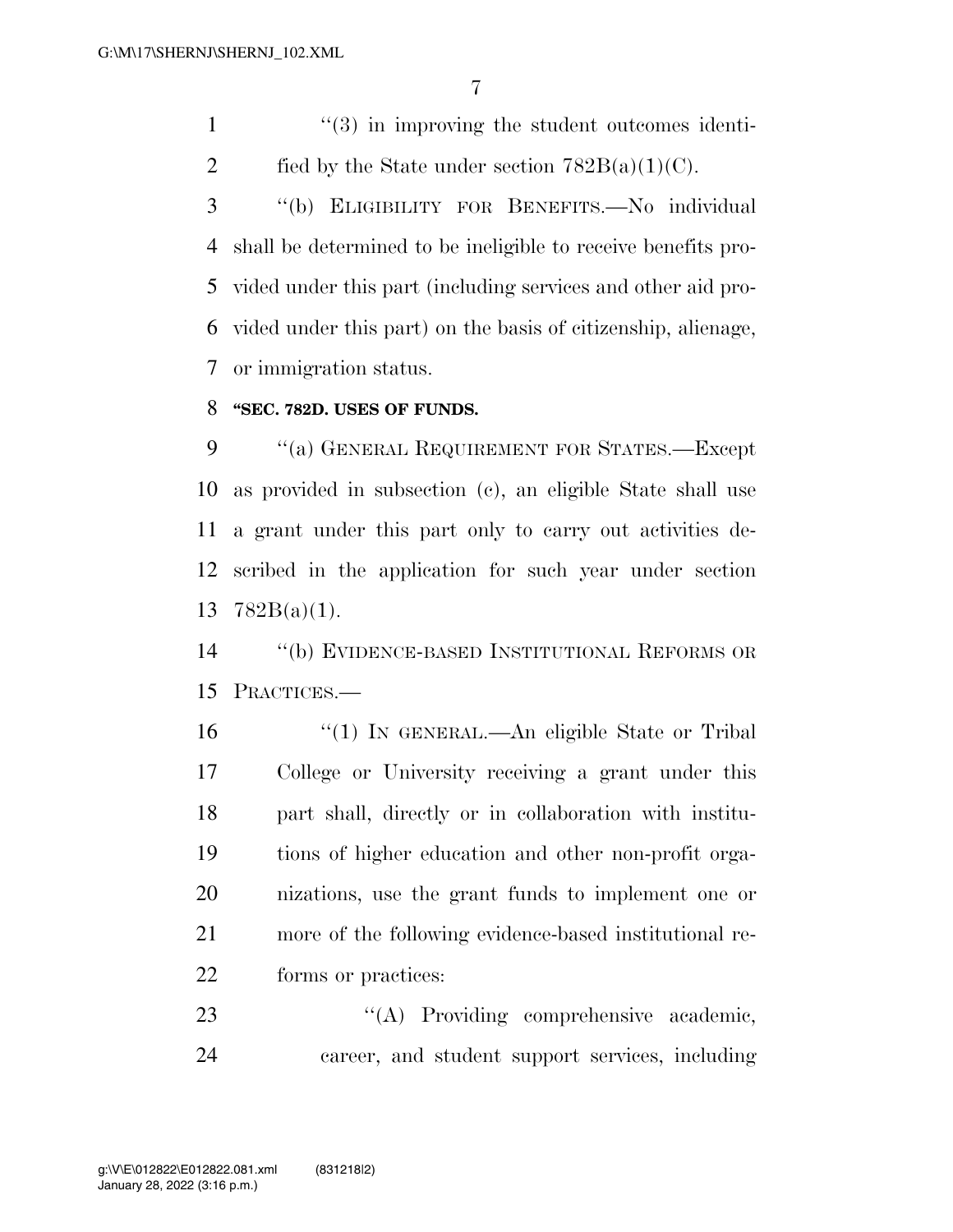| $\mathbf{1}$   | mentoring, advising, case management services,  |
|----------------|-------------------------------------------------|
| $\overline{2}$ | or career pathway navigation.                   |
| 3              | "(B) Providing assistance in applying for       |
| $\overline{4}$ | and accessing direct support services, means    |
| 5              | tested Federal benefit programs, or similar     |
| 6              | State, tribal, or local benefit programs.       |
| $\overline{7}$ | "(C) Providing emergency financial aid          |
| 8              | grants to students for unexpected expenses and  |
| 9              | to meet basic needs.                            |
| 10             | "(D) Providing accelerated learning oppor-      |
| 11             | tunities, including dual or concurrent enroll-  |
| 12             | ment programs and early college high school     |
| 13             | programs, and pathways to graduate and pro-     |
| 14             | fessional degree programs, and reforming        |
| 15             | course scheduling and credit awarding policies. |
| 16             | "(E) Reforming remedial and develop-            |
| 17             | mental education.                               |
| 18             | "(F) Utilizing career pathways, including       |
| 19             | through building capacity for career and tech-  |
| 20             | nical education as defined in section 3 of the  |
| 21             | Carl D. Perkins Career and Technical Edu-       |
| 22             | cation Act of $2006$ (20 U.S.C. 2302), programs |
| 23             | of study as defined in such section, or degree  |
| 24             | pathways.                                       |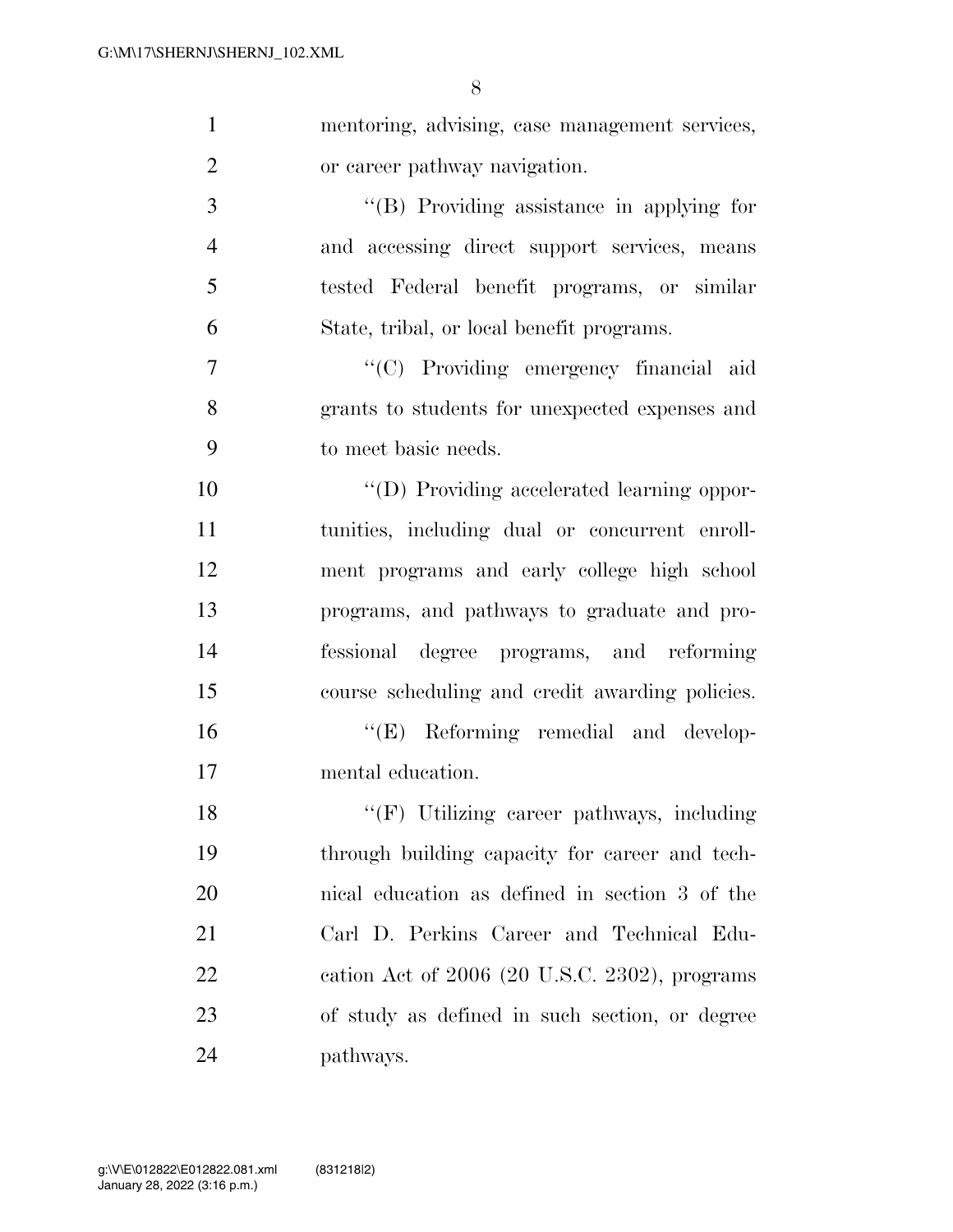1 ''(G) Improving transfer pathways between community colleges and four-year institutions of higher education in the eligible State, or, in the case of a Tribal College or University, between the Tribal College or University and other insti-tutions of higher education.

7 "(2) STATE ALLOCATION MINIMUMS WITH RE- SPECT TO EVIDENCE TIERS.—An eligible State re- ceiving a grant under this part shall use not less than 30 percent of the grant funds for evidence based reforms or practices that meet an evidence tier defined in section 782E(2), of which at least two-thirds shall be used for evidence-based reforms or practices that meet evidence tier 1.

15 "(c) USE OF FUNDS FOR ADMINISTRATIVE PUR- POSES.—An eligible State or Tribal College or University that receives a grant under this part may use—

18 ''(1) not more than 3 percent of such grant for administrative purposes relating to the grant under this part; and

21  $\frac{1}{2}$  (2) not more than 3 percent of such grant to evaluate the effectiveness of activities carried out under this part.

#### **''SEC. 782E. DEFINITIONS.**

''In this part: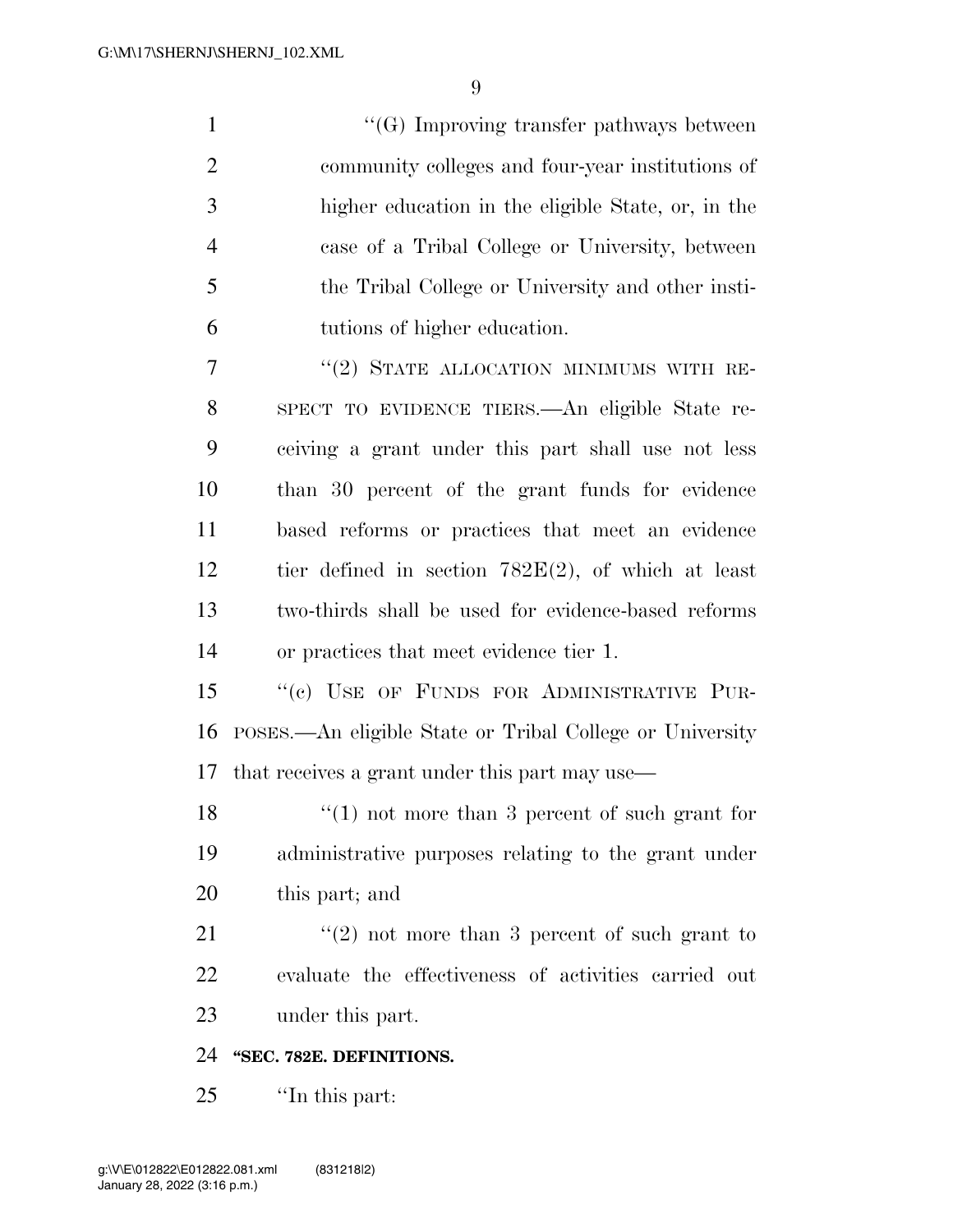| $\mathbf{1}$   | "(1) ELIGIBLE STATE.—The term 'eligible                 |
|----------------|---------------------------------------------------------|
| $\overline{2}$ | State' means a State that has met the application       |
| 3              | requirement for a grant under this part as described    |
| $\overline{4}$ | in Sec. 782B and continues to meet the program re-      |
| 5              | quirements for a grant under this part as described     |
| 6              | in Sec. 782C.                                           |
| 7              | $"(2)$ EVIDENCE TIERS.—                                 |
| 8              | "(A) EVIDENCE TIER 1.—The term 'evi-                    |
| 9              | dence tier 1', when used with respect to a re-          |
| 10             | form or practice, means a reform or practice            |
| 11             | that meets the criteria for receiving an expan-         |
| 12             | sion grant from the education innovation and            |
| 13             | research program under section 4611 of the El-          |
| 14             | ementary and Secondary Education Act of 1965            |
| 15             | $(20 \text{ U.S.C. } 7261)$ , as determined by the Sec- |
| 16             | retary in accordance with such section.                 |
| 17             | "(B) EVIDENCE TIER 2.—The term 'evi-                    |
| 18             | dence tier 2', when used with respect to a re-          |
| 19             | form or practice, means a reform that meets             |
| 20             | the criteria for receiving a mid-phase grant            |
| 21             | from the education innovation and research pro-         |
| 22             | gram under section 4611 of the Elementary               |
| 23             | and Secondary Education Act of 1965 (20                 |
| 24             | U.S.C. 7261), as determined by the Secretary            |
| 25             | in accordance with such section.                        |